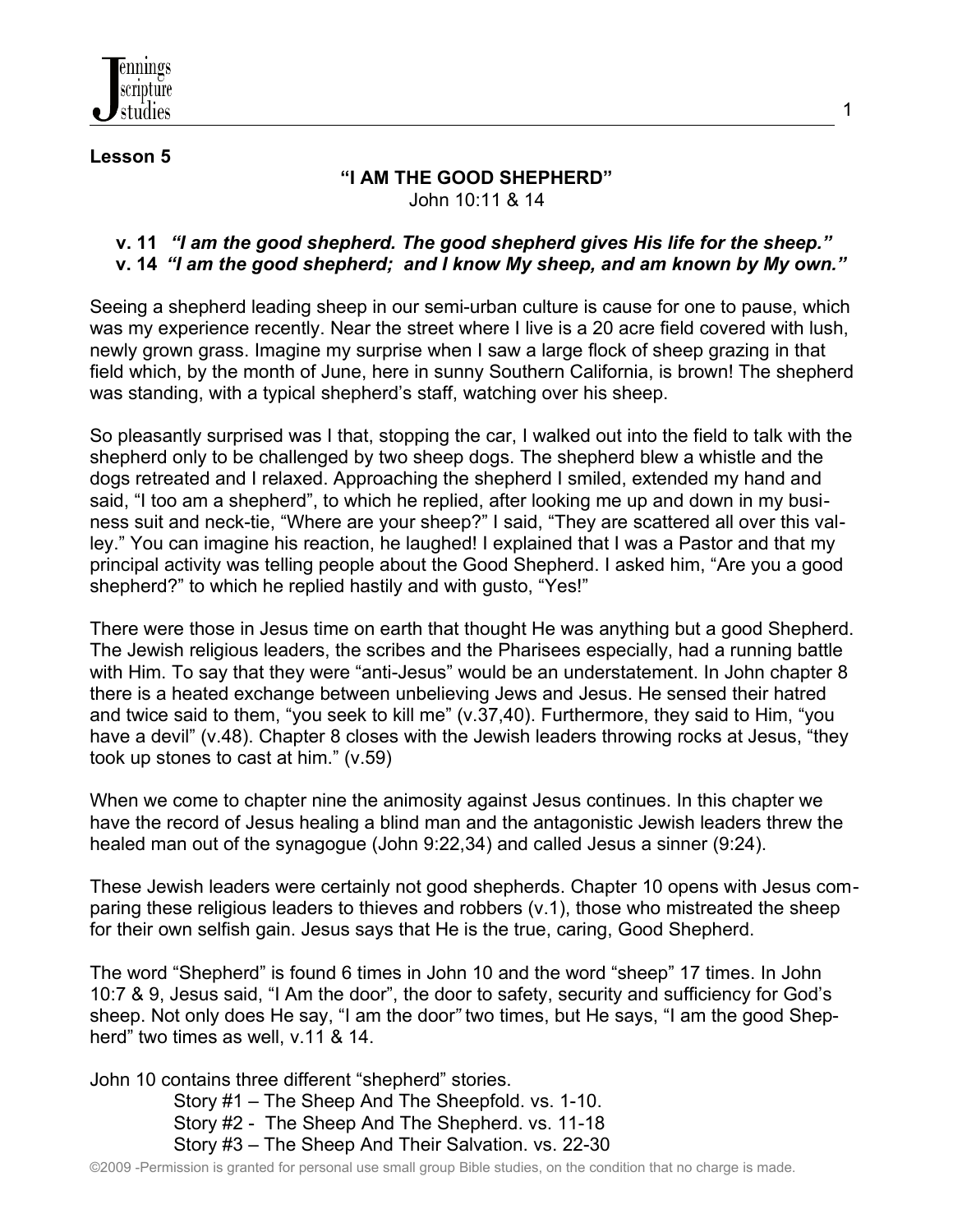Let us now focus on Jesus' statement, "I am the Good Shepherd" found in vs. 11 & 14. As "The Door" He is the only way into the sheepfold. As the Good Shepherd, He is seen as the Owner and Overseer of the sheep. What can we learn from the term, "Good Shepherd" and what is the meaning for us? We must get some scriptural background to understand the term from God's perspective.

# **I. THE PROPHESIES AND THE GOOD SHEPHERD.**

Who is Jesus claiming to be when He announces that He is the "Good Shepherd"? Why the vehement reaction of the Pharisees to Jesus claiming to be the Good Shepherd?

## **A. God, The Father, Pictured As Shepherd.**

John 10 is the "Good Shepherd" chapter; Ezekiel 34 is the "Bad Shepherd" chapter. In Ezekiel 34 God severely condemns the spiritual leaders of Israel for not being good shepherds. In scathing denunciation He says, ""Woe to the shepherds of Israel who feed themselves! Should not the shepherds feed the flocks? You eat the fat and clothe yourselves with the wool; you slaughter the fatlings, but you do not feed the flock." (vs.2,3)

He continues, "For thus says the Lord GOD: "Indeed I Myself will search for My sheep and seek them out. As a shepherd seeks out his flock on the day he is among his scattered sheep, so will I seek out My sheep and deliver them from all the places where they were scattered on a cloudy and dark day. And I will bring them out from the peoples and gather them from the countries, and will bring them to their own land; I will feed them on the mountains of Israel, in the valleys and in all the inhabited places of the country. I will feed them in good pasture, and their fold shall be on the high mountains of Israel. There they shall lie down in a good fold and feed in rich pasture on the mountains of Israel. I will feed My flock, and I will make them lie down," says the Lord GOD. I will seek what was lost and bring back what was driven away, bind up the broken and strengthen what was sick…" (vs.11-16) "I will establish one shepherd over them, and he shall feed them, My servant David. He shall feed them and be their shepherd. And I, the LORD, will be their God, and My servant David a prince among them; I, the LORD, have spoken." (vs.23-24)

When Jesus announced that He was the Good Shepherd in contradistinction to evil shepherds, the Pharisees knew full well that He was referring to Ezekiel's condemnation of them. Isaiah had previously prophesied saying, "Behold, the Lord GOD shall come with a strong hand, and His arm shall rule for Him; Behold, His reward is with Him, And His work before Him. He will feed His flock like a shepherd; He will gather the lambs with His arm, And carry them in His bosom, And gently lead those who are with young." (vs.10-11)

David's pearl of Psalms emphasizes the same truth: **Ps. 23:1** "The LORD (Jehovah) is my Shepherd." (Psalm 23:1) And Psalm 80:1 reads: "Give ear, O Shepherd of Is-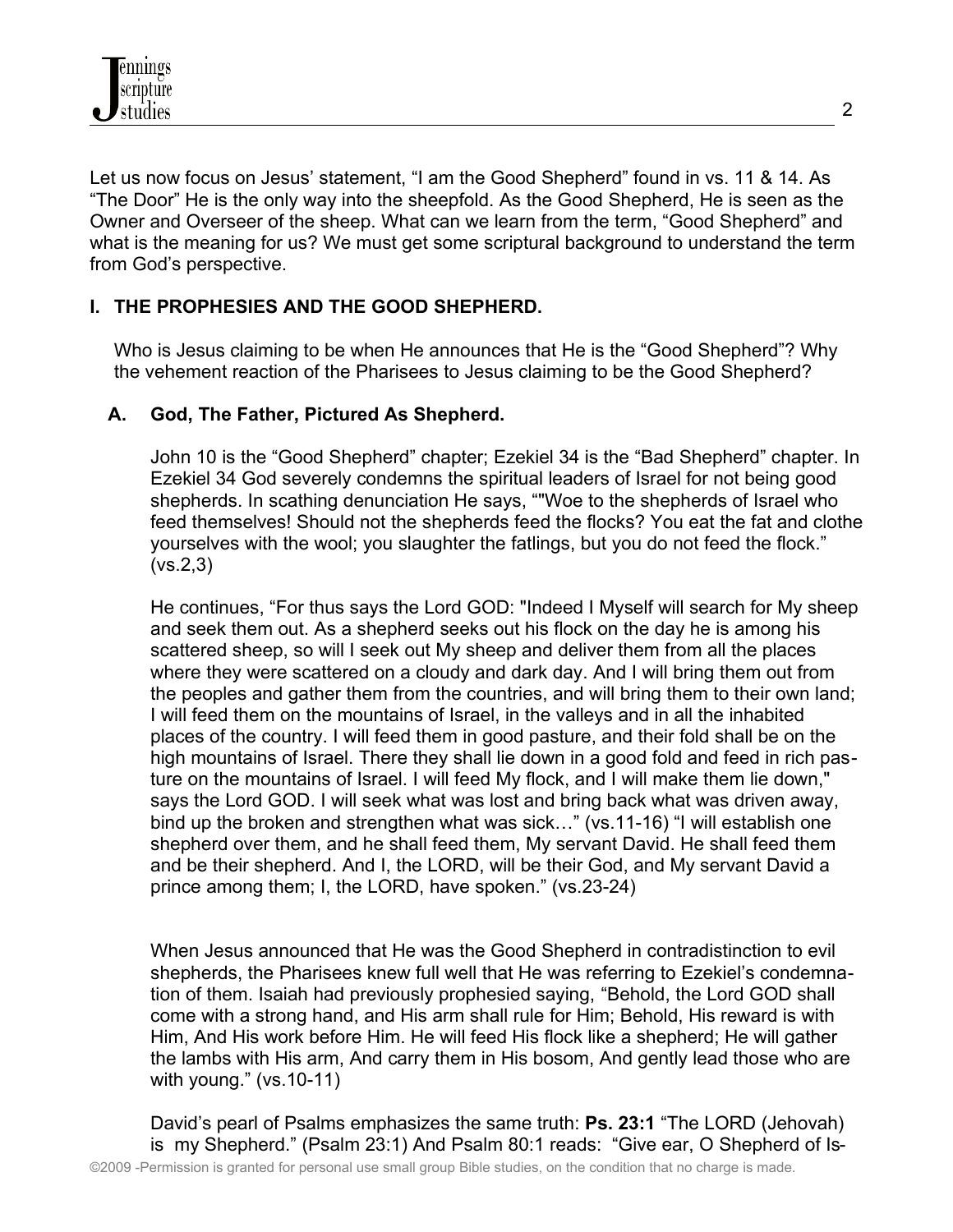

rael… You who dwell between the cherubim." These Jews knew what Ezekiel, Isaiah and the Psalm writers had written and that Jesus was identifying Himself as God, the Good Shepherd.

## **B**. **God, The Son, Prophesied As Shepherd.**

Matt 2:6 "But you, Bethlehem, in the land of Judah, are not the least among the rulers of Judah; for out of you shall come a Ruler Who will shepherd My people Israel.'"

"The Pharisees and the Sadducees usurped the authority of shepherds over the nation and demanded that the people follow them. But in our Lord's judgment the Pharisees were false shepherds who led the people astray. They were convinced that Jesus was a false Messiah, and they were seeking to persuade the people to reject Him." Here in John 10 Jesus "demonstrated that He was the true shepherd promised by God in the Prophets. He was the One for whom Israel had been waiting." (Above paragraph quoted from *The Words And Works Of Jesus Christ* by J. Dwight Pentecost, Zondervan, p.293-294).

How did the Jewish leaders respond to Jesus' declaration that He was the Good Shepherd? Let us see:

### **II. THE PROTESTORS AND THE GOOD SHEPHERD.**

Remember the setting for this chapter - Jesus is talking to the Pharisees, religious leaders who were a very proud and elite group. They saw Jesus as a threat to them and to their teachings. Therefore they rebelled against Him. They were infuriated at the title of Good Shepherd that Jesus claimed. Their response revealed their hatred of Him:

- Jesus' words resulted in a division among His hearers "Therefore there was a division again among the Jews because of these sayings." (John 10:19)
- They said He was demon possessed and a madman -"many of them said, "He has a demon and is mad." (John 10:20)
- They tried to kill Him -"Then the Jews took up stones again to stone Him."(John 10:31)
- They charged Him with blasphemy "For a good work we do not stone You, but for blasphemy, and because You, being a Man, make Yourself God." (John 10:33)
- They tried to take Him prisoner "Therefore they sought again to seize Him, but He escaped out of their hand." (John 10:39)

They vilified Him, they were vicious and they were violent. It is therefore understandable that John wrote in chapter 1 of his Gospel, "He came to His own, and His own did not receive Him." (John 1:11)

Moving on, we come to look at the unique and unequaled Person Who said, "I am the good shepherd."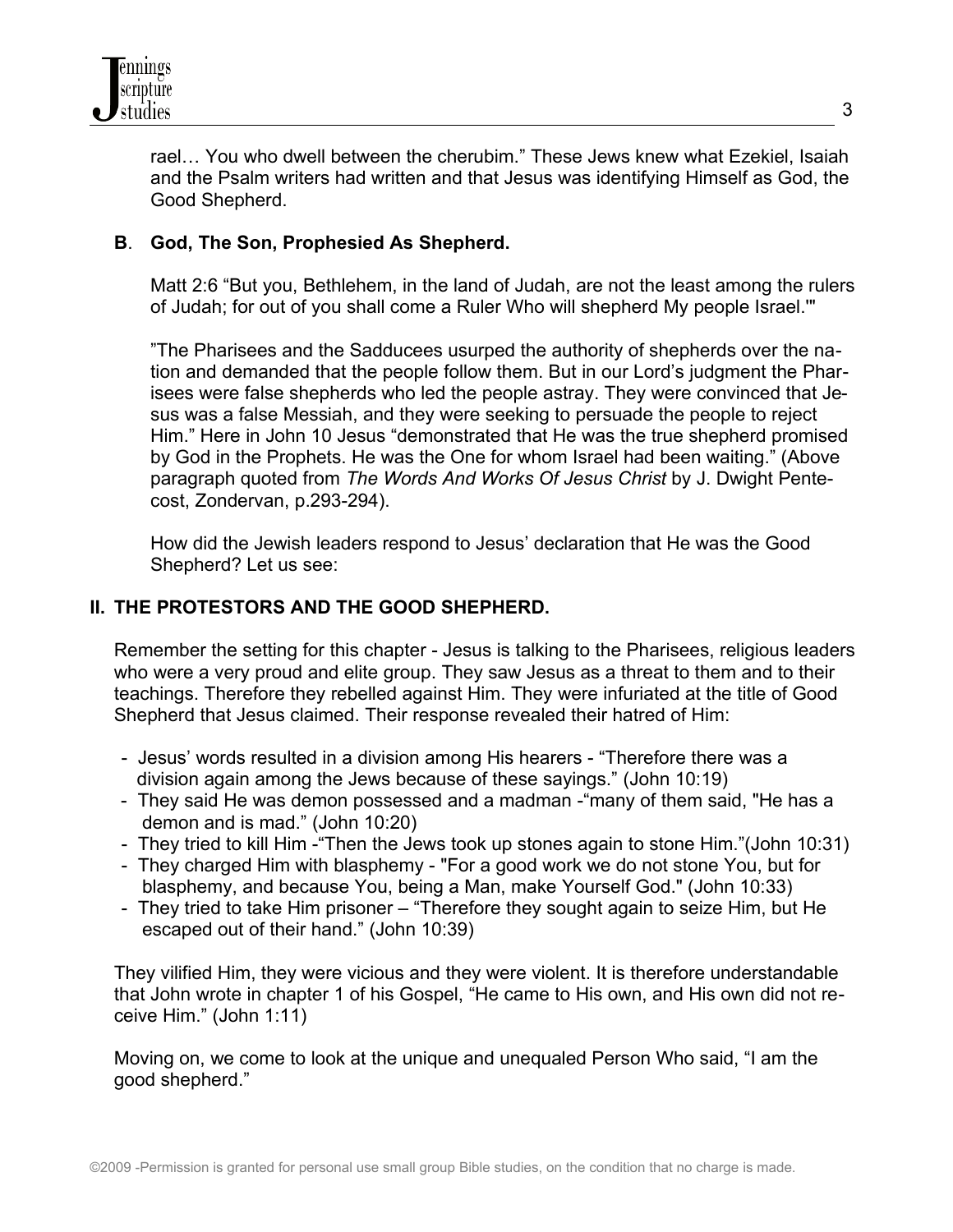# **III. THE PERSON OF THE GOOD SHEPHERD.**

"I am the good shepherd". (John 10:11)

## **A. His Shepherd Titles.**

The Savior's Shepherdhood is depicted in a three-fold way:

- 1. "Good Shepherd" (John 10:11) saves His sheep.
- 2. "Great Shepherd" (Heb. 13:20-21) cares for His sheep.

 "Now may the God of peace who brought up our Lord Jesus from the dead, that great Shepherd of the sheep, through the blood of the everlasting covenant, make you complete in every good work to do His will….."

"Complete" is translated "equip" or "perfected" in some versions. The Greek word used here is "ka-tar-tizoo" and means "to make fully ready; to put in full order; to fully furnish." It was used to describe a ship that had been rigged, fully outfitted and ready to sail.

3. "Chief Shepherd" (I Peter 5:4) – comes for His sheep.

"When the Chief Shepherd appears, you will receive the crown of glory that does not fade away."

The three shepherd titles applied to the Lord Jesus could be looked at as follows although He is all three simultaneously:

- Good Shepherd denotes His past ministry
- Great Shepherd denotes His present ministry
- Chief Shepherd denotes His Future ministry

### **B. His Shepherd Traits.**

 He knows His sheep individually - John 10:3 "he calls his own sheep by name." John 10:14 "I know My sheep."

On one trip to Jerusalem I visited the Sheep Market on market day, located just outside the Sheep Gate (Nehemiah refers to it) and near the Pool of Bethesda. It had been there for 2,500 years, until it was moved several years ago. The market was a large enclosure with many flocks mixed together. The auctioneer was shouting, the shepherds bargaining, the sheep milling about, the air profuse and pungent with dust and smells. To me it was a scene of bedlam. I wondered how those shepherds would ever separate their sheep from all the other sheep. But at the end of the auction, I witnessed an amazing development. Each shepherd repeatedly uttered a distinct call and flocks began to separate themselves from other flocks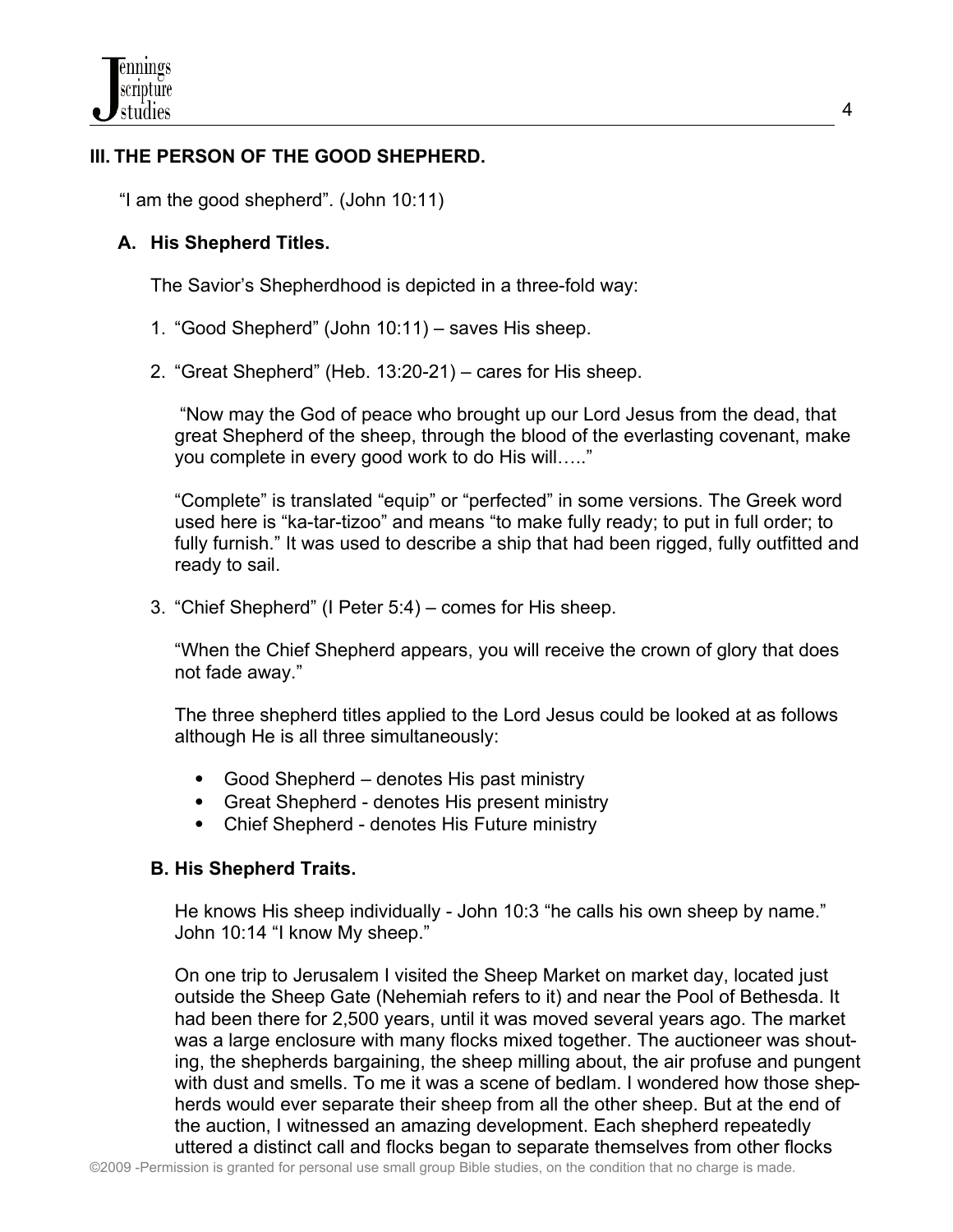and move toward the shepherd with whose call they were familiar. In a matter of minutes, the shepherds moved in different directions, their own flocks following. No sheep were left behind, no sheep followed the wrong shepherd. Soon the market was empty.

Dumb animals know their shepherd's voice and follow him. Jesus call His sheep by name and "the sheep follow him, for they know his voice." (John 10:4) He has proven that He is trustworthy; He takes good care of the sheep; He is the personification of all the admirable qualities of the shepherd seen in Psalm 23. He is the One True, loving, kind, trustworthy and faithful Shepherd. Are we listening to His voice and following Him?

# **IV.THE PURPOSES OF THE GOOD SHEPHERD**.

There are more blessed truths in John 10 than we could ever extract in one study, but we must not miss some of the purposes of the Good Shepherd stated therein. Let us briefly emphasize two precious principles as follows:

## **A. His Purpose Is To Give His Life** *For* **The Sheep.**

Five times He says He is willing to lay down His life for the sheep:

- John 10:11 "*The good shepherd lays down his life for the sheep."*
- John 10:15 "*I lay down my life for the sheep*"
- John 10:17 "*I lay down my life-only to take it up again."*
- John 10:18 "*I lay it down of my own accord."*
- John 10:18 *"I have authority to lay it down and authority to take it up again."*

Rarely would a merely human shepherd die for his sheep. However, The Divine Shepherd gave Himself as the supreme and sufficient sacrifice *for* His sheep.

## **B. His Purpose Is To Give His Life** *To* **The Sheep.**

 "The thief does not come except to steal, and to kill, and to destroy. I have come that they may have life, and that they may have it more abundantly." (John 10:10,11) He came to give life *to* His sheep by giving His life *for* the sheep. He is here forecasting His death.

## **V. THE POSITION OF THE GOOD SHEPHERD**.

 "And when he brings out his own sheep, *he goes before them*; and the sheep follow him, for they know his voice." (John 10:4)

## **A. He Is Before Us To Guide Us**.

- Psalm 23:2 *"He leads me beside the still waters"*
- Psalm 23:3 *"He leads me in paths of righteousness for His name's sake"*
- John 10:3 *"He calls His own sheep by name and leads them out"*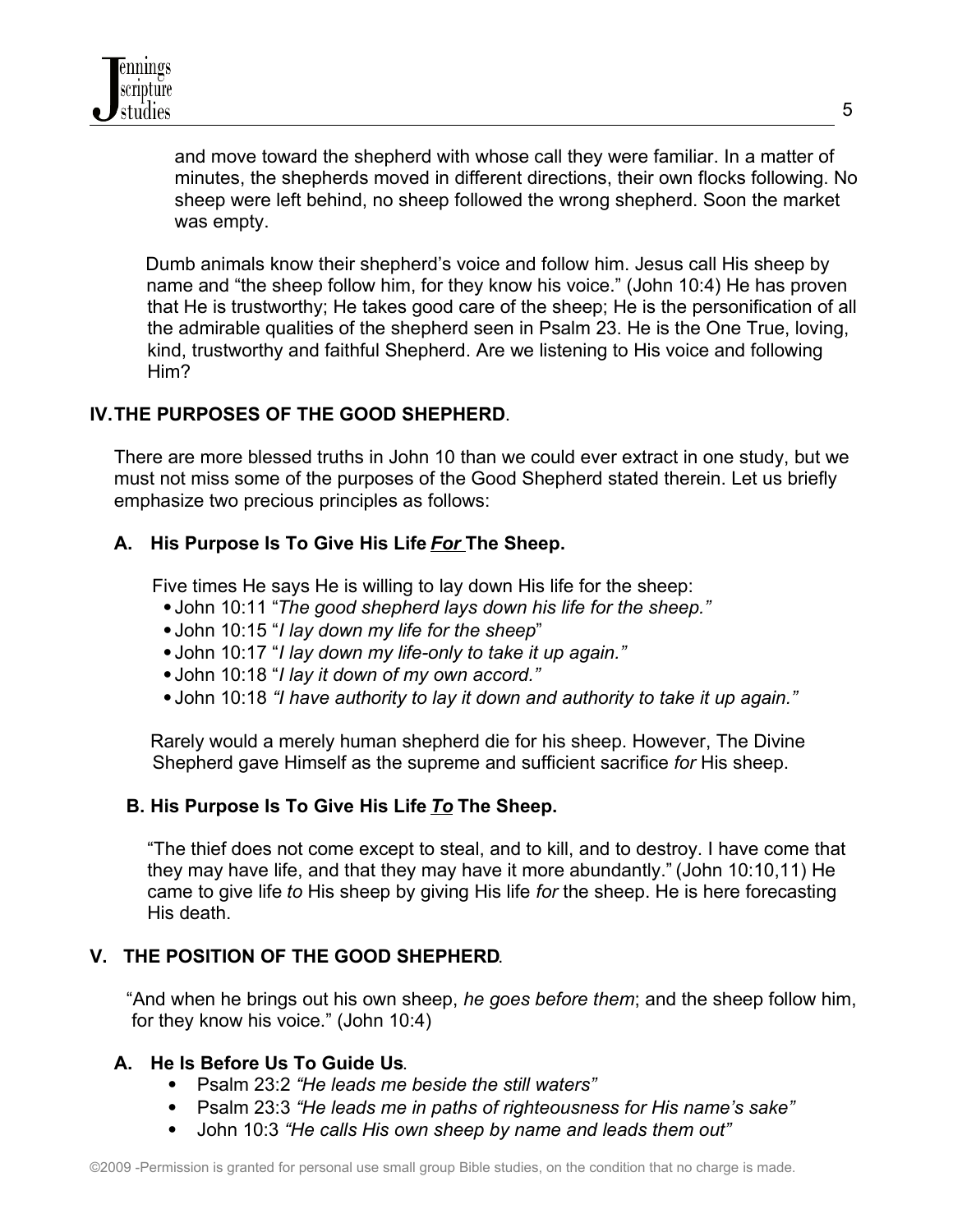

- John 10:4 *"He goes before them"*
- John 10:27 *"they follow me."* It is inherent in the very name and nature of a shepherd that he leads. Sheep never lead the shepherd, whether the sheep are literal sheep or spiritual sheep. One of my favorite hymns contains these words, "Savior like a shepherd lead us, much we need thy tender care".

### **B. He Beside Us To Guard Us.**

There are dangerous places and dangerous persons and He guards against both. John 10:10a "The thief does not come except to steal, and to kill, and to destroy." "But a hireling, he who is not the shepherd, one who does not own the sheep, sees the wolf coming and leaves the sheep and flees; and the wolf catches the sheep and scatters them." (John 10:12-14)

Then follows Jesus' statement: "I am the good shepherd." The Inference? He will guard His sheep, will not run away like hireling.

- "For in the time of trouble He shall hide me in His pavilion." (Psalm 27:5);
- "He will gather the lambs with His arm, and carry them in His bosom, and gently lead those who are with young." (Isa. 40:11)
- **"**You have enclosed me behind and before, and laid Your hand upon me. Such knowledge is too wonderful for me…" Psalm 139:5,6)

What a comfort to know that He guides and guards us! But that is not all, for the Good Shepherd informs us of something else:

### **VI.THE PROGRAM OF THE GOOD SHEPHERD**. V. 16

 "And other sheep I have which are not of this fold; them also I must bring, and they will hear My voice; and there will be one flock and one shepherd." (John 10:16) The Good Shepherd's Program is two-fold:

### **A. His Program Is To Seek The Lost Sheep.**

 John 10:16a "other sheep I have which are not of this fold; them also I must bring." What does He mean? Who are the "other" sheep? Here is the answer: In Matt. 10:6 Jesus said to His 12 disciples, "Go … to the lost sheep of the house of Israel." In Matt. 15:24 He said, "I am not sent but to the lost sheep of the house of Israel." However, in Jn.10:16 He talks about "other sheep". Again, who are the other sheep? Follow closely here:

In Acts 9:15 when Paul was saved on the Damascus road, Jesus said, "He is a chosen vessel to me, to bear my name before the Gentiles"; John 3:16 says, "whosoever believes in him should not perish, but have everlasting life"; in John chapter 4 a